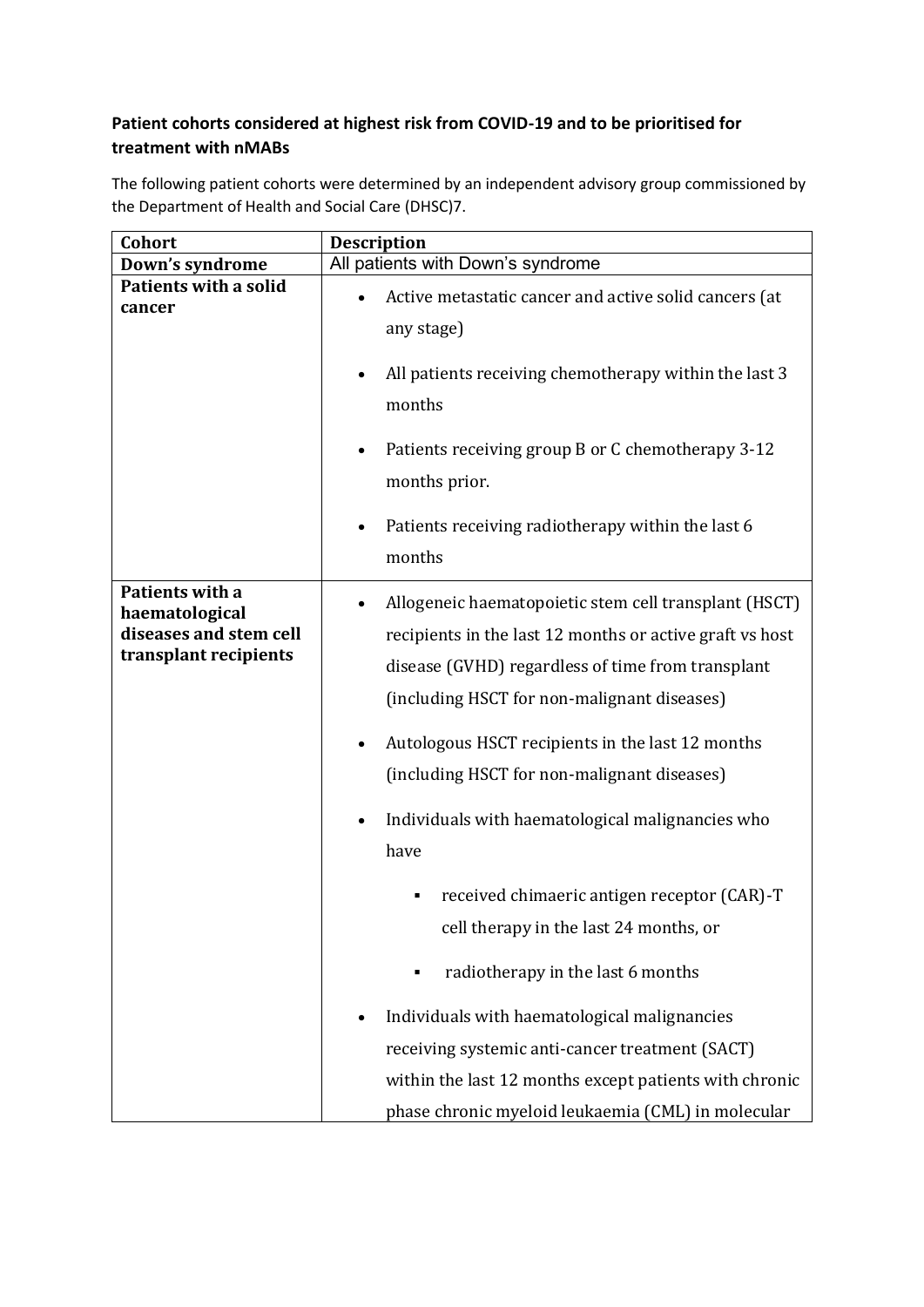|                                       | response or first or second line tyrosine kinase<br>inhibitors (TKI).<br>All patients with myeloma (excluding MGUS) or<br>chronic B-cell lymphoproliferative disorders (e.g.<br>chronic lymphocytic leukaemia, follicular lymphoma)<br>or myelodysplastic syndrome (MDS) who do not fit the<br>criteria above.                                                                                                                                                                                                                                                                                                                                                                  |
|---------------------------------------|---------------------------------------------------------------------------------------------------------------------------------------------------------------------------------------------------------------------------------------------------------------------------------------------------------------------------------------------------------------------------------------------------------------------------------------------------------------------------------------------------------------------------------------------------------------------------------------------------------------------------------------------------------------------------------|
|                                       | All patients with sickle cell disease.<br>Individuals with non-malignant haematological<br>disorder (e.g. aplastic anaemia or paroxysmal<br>nocturnal haemoglobinuria) receiving B-cell depleting<br>systemic treatment (e.g. anti-CD20, anti-thymocyte<br>globulin [ATG] and alemtzumab] within the last 12<br>months.                                                                                                                                                                                                                                                                                                                                                         |
| <b>Patients with renal</b><br>disease | Renal transplant recipients (including those with<br>failed transplants within the past 12 months),<br>particularly those who: o Received B cell depleting<br>therapy within the past 12 months (including<br>alemtuzumab, rituximab [anti-CD20], anti-thymocyte<br>globulin)<br>Have an additional substantial risk factor<br>which would in isolation make them eligible<br>for nMABs or oral antivirals<br>Not been vaccinated prior to transplantation<br>٠<br>Non-transplant patients who have received a<br>comparable level of immunosuppression<br>Patients with chronic kidney stage (CKD) 4 or 5 (an<br>eGFR less than 30 ml/min/1.73m2) without<br>immunosuppression |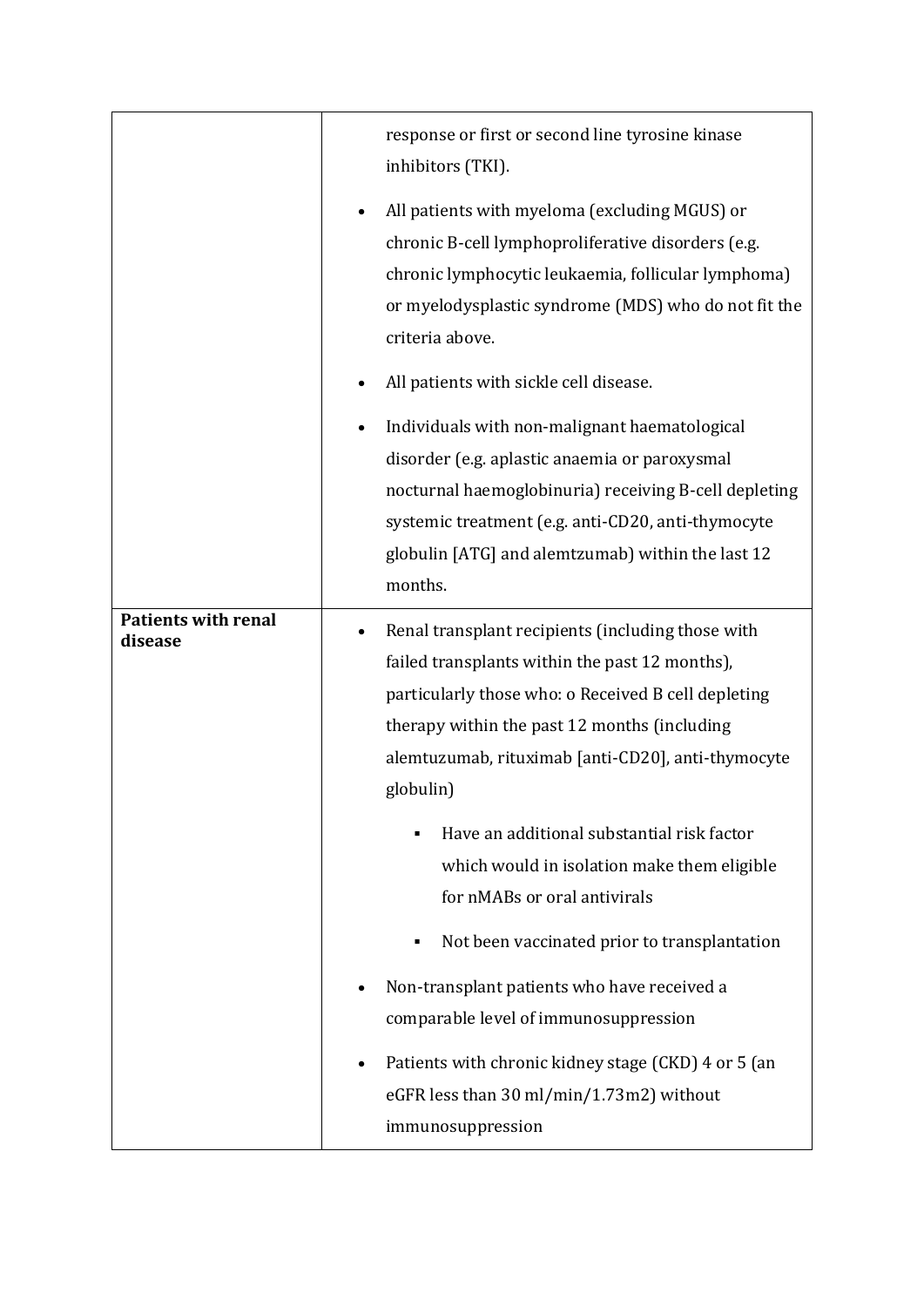| <b>Patients with liver</b><br>disease                                 | Patients with cirrhosis Child's-Pugh class B and C<br>(decompensated liver disease).<br>Patients with a liver transplant<br>$\bullet$<br>Liver patients on immune suppressive therapy<br>(including patients with and without liver cirrhosis) |
|-----------------------------------------------------------------------|------------------------------------------------------------------------------------------------------------------------------------------------------------------------------------------------------------------------------------------------|
|                                                                       | Patients with cirrhosis Child's-Pugh class A who are<br>not on immune suppressive therapy (compensated<br>liver disease)                                                                                                                       |
| Patients with immune-<br>mediated<br>inflammatory<br>disorders (IMID) | IMID treated with rituximab or other B cell depleting<br>therapy in the last 12 months<br>IMID with active/unstable disease on corticosteroids,<br>$\bullet$                                                                                   |
|                                                                       | cyclophosphamide, tacrolimus, cyclosporin or<br>mycophenolate.                                                                                                                                                                                 |
|                                                                       | IMID with stable disease on either corticosteroids,<br>cyclophosphamide, tacrolimus, cyclosporin or<br>mycophenolate.                                                                                                                          |
|                                                                       | IMID patients with active/unstable disease including<br>those on biological monotherapy and on combination<br>biologicals with thiopurine or methotrexate                                                                                      |
| <b>HIV/AIDS</b>                                                       | Patients with high levels of immune suppression, have<br>uncontrolled/untreated HIV (high viral load) or<br>present acutely with an AIDS defining diagnosis<br>On treatment for HIV with CD4 <350 cells/mm3 and<br>$\bullet$                   |
|                                                                       | stable on HIV treatment or CD4>350 cells/mm3 and<br>additional risk factors (e.g. age, diabetes, obesity,<br>cardiovascular, liver or renal disease, homeless, those<br>with alcohol-dependence)                                               |
| Solid organ transplant<br>recipients                                  | All recipients of solid organ transplants not otherwise<br>specified above                                                                                                                                                                     |
| Rare neurological<br>conditions                                       | Multiple sclerosis                                                                                                                                                                                                                             |